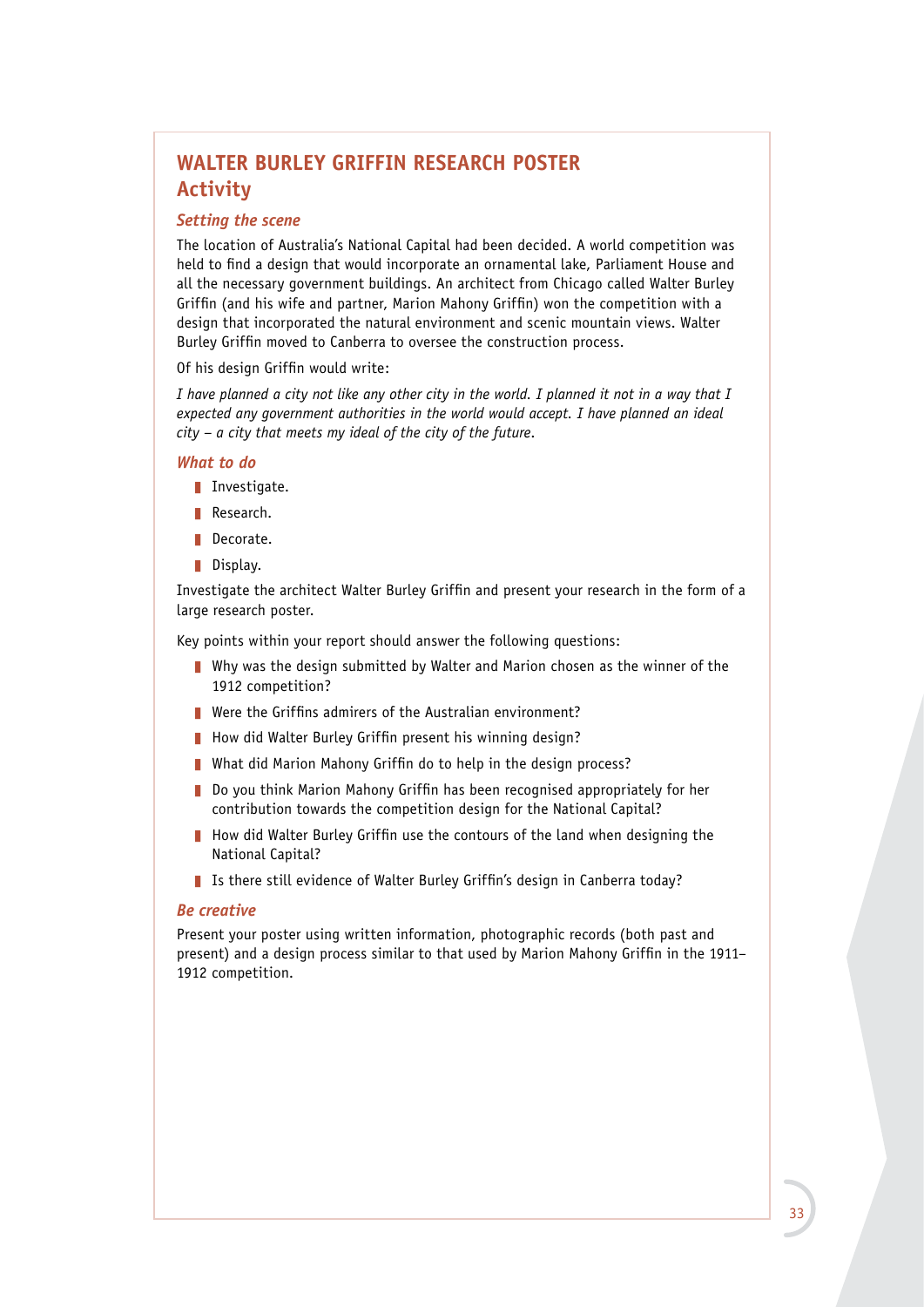## **NATIONAL CAPITAL COMPARISON Activity**

**Use the NATIONAL CAPITAL COMPARISON Background Notes to complete the following research report.**

### *Setting the scene*

Located in the National Capital, Mount Ainslie affords beautiful scenic views across the city of Canberra towards Parliament House. It was a pivotal part of the design for Canberra, along with other nearby hills, and acts as an anchor which holds the design and the city together.

The two photographic views from Mount Ainslie show obvious similarities to Marion Mahony Griffin's competition drawings.

#### *What to do*

- Research and report on the evidence of change over a period of time in the National Capital.
- $\blacksquare$  Compare photographic evidence between the panoramic views from Mount Ainslie in 1957 and 2004.
- Submit a  $600$  word report.

Key points within your report should answer the following:

- **Environmental impact does Canberra appear to be a greener place to live in?**
- **D** Ornamental waters before Lake Burley Griffin was created in 1964 what purpose did the land and local river serve?
- Suburbia have the suburbs of Canberra grown over the years?
- **Compare streetscapes (street trees etc) and report on the evidence of change over** time.
- **Nich major political building is not evident in the 1957 view from Mount Ainslie?**
- What year was Anzac Parade created and what stood in its place prior to its creation?
- I Is there a similarity between Walter Burley Griffin's original design for the National Capital and how it looks today?

#### *Be creative*

Report your personal opinions.

Do you think it is a good idea to plan a city?

Do you think the Griffin Plan is a suitable plan for Australia's National Capital?

Make sure you explain your reasons.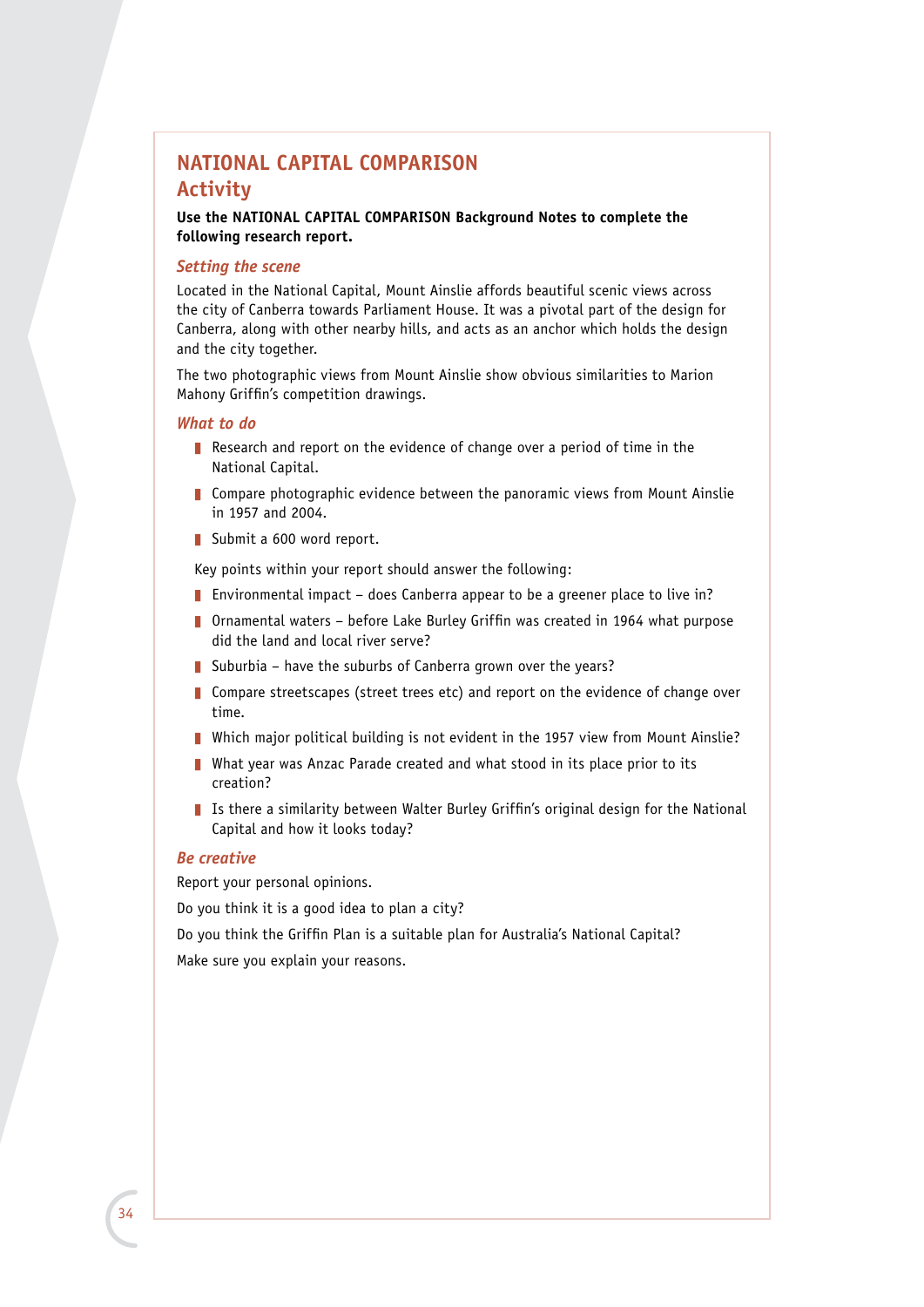# **A PLAN FOR THE NATIONAL CAPITAL Activity**

### *Setting the scene*

Many architects of the time distorted the landscape to accommodate traditional design principles. Walter Burley Griffin actively recognised the importance of the surrounding hills, distant mountains and local river systems as valuable features that could be set within a modern and democratic city design. Marion Mahony Griffin reinforced this message in a radio address in 1938, following the death of Walter:

*City planning, as founded by Mr Griffin, was not a mechanical drafting board affair, imposing on the earth, destroying whatever got in the way… Such architecture does its share not towards keeping the earth alive, but toward killing it – this seems to be the only way in which human egos express themselves… In planning Canberra, every detail of the natural conditions were studied… to preserve them… so that the city could be a living healthy and growing thing.*

*The continent of Australia will do well to learn this lesson from its capital. Such reverence for the earth is acutely necessary now; for the rate of destruction is increasing rapidly, even in a century or two the Earth may not be capable of supporting life.*

## **Use A PLAN FOR THE NATIONAL CAPITAL Background Notes and Map to complete the following research report.**

### *What to do*

- Compare map evidence of the National Capital at different times.
- Record your findings in a 600 word report.

Key points within your report should answer the following:

- Compare the ongoing development of Lake Burley Griffin and the bridges that cross it.
- $\blacksquare$  Compare the changing surrounds of the Civic Centre.
- I Identify changes in major roads and suburbs.
- I Identify the inclusion or removal of recreational areas and parks.
- Explain why you think the name Federal Avenue was changed to Kings Avenue.
- Do buildings still flow from the city down to Lake Burley Griffin?

#### *Be creative*

Select the *City and Environs 1918 Plan* and the *1925 Gazetted Plan*. Show the differences between Griffin's final Plan and the Government Gazetted Plan using colour pencils.

Create a colour chart that shows specific changes (example – blue to represent water, green to represent gardens and red to represent buildings).